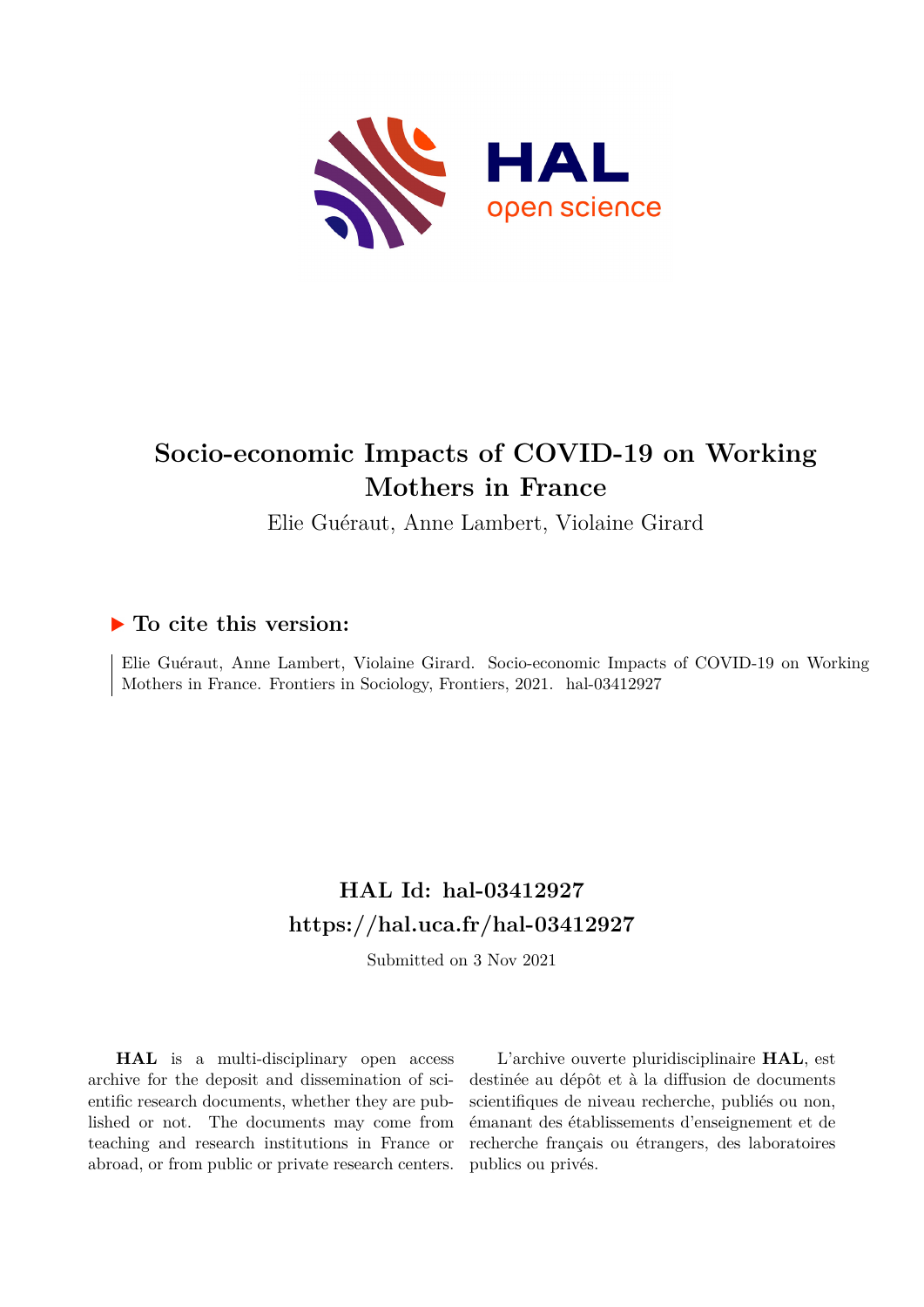# **Socio-economic Impacts of COVID-19 on Working Mothers in France**

### **Anne Lambert1\* , Violaine Girard<sup>2</sup> , Elie Guéraut<sup>3</sup>**

- 2 <sup>1</sup>Institut national d'études démographiques, France
- <sup>2</sup> Université de Rouen-Normandie, France
- <sup>3</sup> Université de Clermont-Auvergne, France
- **\* Correspondence:**
- 
- anne.lambert@ined.fr
- *Conflict of interest statement*

 The authors declare that the research was conducted in the absence of any commercial or financial relationships that could be construed as a potential conflict of interest.

### *Author contribution statement*

- The authors contributed equally to the conception, design, analyses, interpretation, manuscript
- drafting and final approval.

### *Funding*

- The COCONEL survey was funded by the Agence nationale de la recherche (ANR), grant no. ANR-
- 20-COVI-0035-01, the Institut de recherche pour le développement (IRD) and the Fondation de France.

Funding support was provided for the sixth wave of the COCONEL survey by the Institut national

- d'études démographiques on 1 April 2020.
- *Keywords***:** COVID-19 and gender, family well-being, lockdown, housing and living conditions,
- working mothers in France

### *Abstract*

 Beyond its devastating consequences for public health, the COVID-19 pandemic had a major impact on gender inequalities, labour markets and families. Compared to many European countries, the French approach to lockdown was among the more stringent, although the measures taken by the French government to support employment, to some extent, mitigated the worst effects of the crisis on families. This article analyses the implications of COVID lockdown restrictions on gender equality and well- being for couples with children in France. The study adopted a multidimensional approach to gender inequalities associated with paid work and various dimensions of living conditions, involving gender-29 differentiated access to personal work spaces in the home, personal leisure time outside the home, and local support networks during the first phase of lockdown (March−June 2020). Drawing on data from the COCONEL survey, carried out by the Institut national d'études démographiques on a quota sample of the French adult population in April/May 2020, the authors controlled for variables including socio- economic status, age, family structure and place of residence. The survey data was complemented by a longitudinal set of in-depth interviews enabling the research team to capture the differential effects of the pandemic within couples. The main findings indicate that, despite the frequency of dual-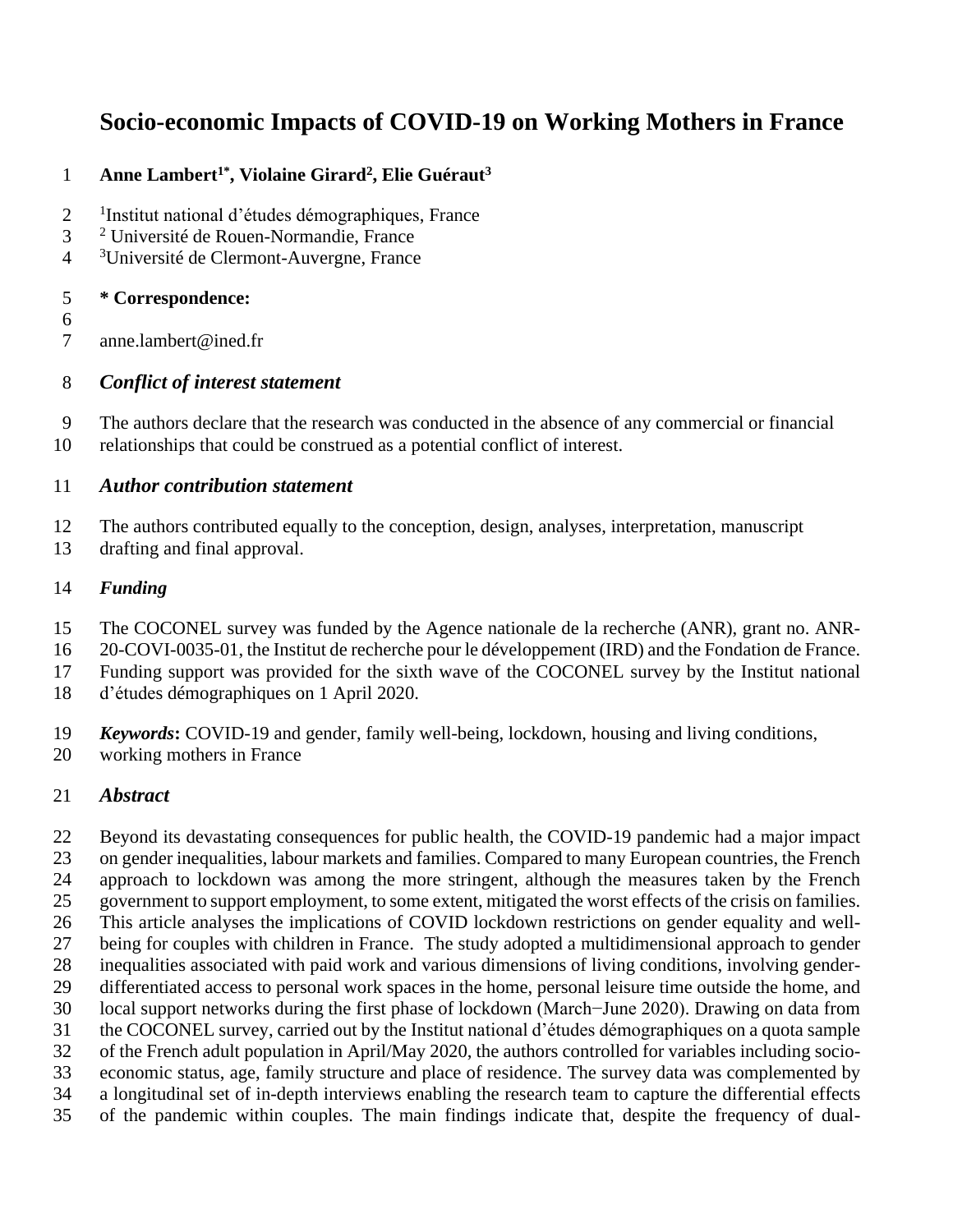employment arrangements for heterosexual couple households with dependent children, French mothers were nevertheless more likely to reduce their working time and/or withdraw from the labour market. Within the households surveyed, mothers were less likely than fathers to leave the home during the day, particularly for personal leisure activities. The presence of children in households increased gender inequality in both employment and living conditions across all socio-economic categories. In conclusion, the authors consider whether the pandemic might have a long-term impact on gender norms and inequalities within families, and how the findings about changes in gender inequalities could be

- used to inform public policy development.
- 

### *Contribution to the field*

 Many authors have shown that the COVID-19 pandemic reinforced existing gender inequalities in employment and unpaid work because the outbreak of the COVID-19 pandemic and the accompanying lockdown measures restricted individual mobility and constrained social contact. To our knowledge, the European literature on gender inequalities during the pandemic does not address its impact on inequalities in housing and living conditions. The findings presented in this article drew on cross- sectional data collected in the sixth round of a longitudinal online survey (COCONEL, COronavirus et CONfinement: Enquête Longitudinale) to track the gendered impact of lockdown measures on living conditions in French households, and especially on working mothers, during the first wave of the pandemic in 2020. The authors complemented the quantitative data with the results from a set of 21 in-depth interviews carried out prior to and during the pandemic. By enhancing understanding of the interactive relationship between employment, housing conditions and the well-being of working-age mothers in different socio-economic groups, the study contributes to the evidence base that can be used to inform policies designed to improve work−life balance strategies and prevent further deterioration

of gender equality.

### *Ethics statement*

The Institut français d'opinion publique (IFOP), which conducted the COCONEL survey, has access

to a permanent panel of 750,000 French households and is authorised by the French national data

protection agency, Commission nationale informatique et libertés, to conduct surveys within this panel.

### *Data availability statement*

 Anonymised data from the analysis of the sixth wave of the COCONEL survey can be made available by the corresponding author on request.

### *Acknowledgements*

 The authors are grateful to the COCONEL Consortium for supporting the research: VITROME IHU Méditerranée Infection, Centre d'investigation clinique en vaccinologie Cochin-Pasteur, École des hautes études en santé publique, Observatoire régional de santé, Agence nationale de la recherche (ANR), Institut de recherche pour le développement (IRD), and Institut français d'opinion publique (IFOP).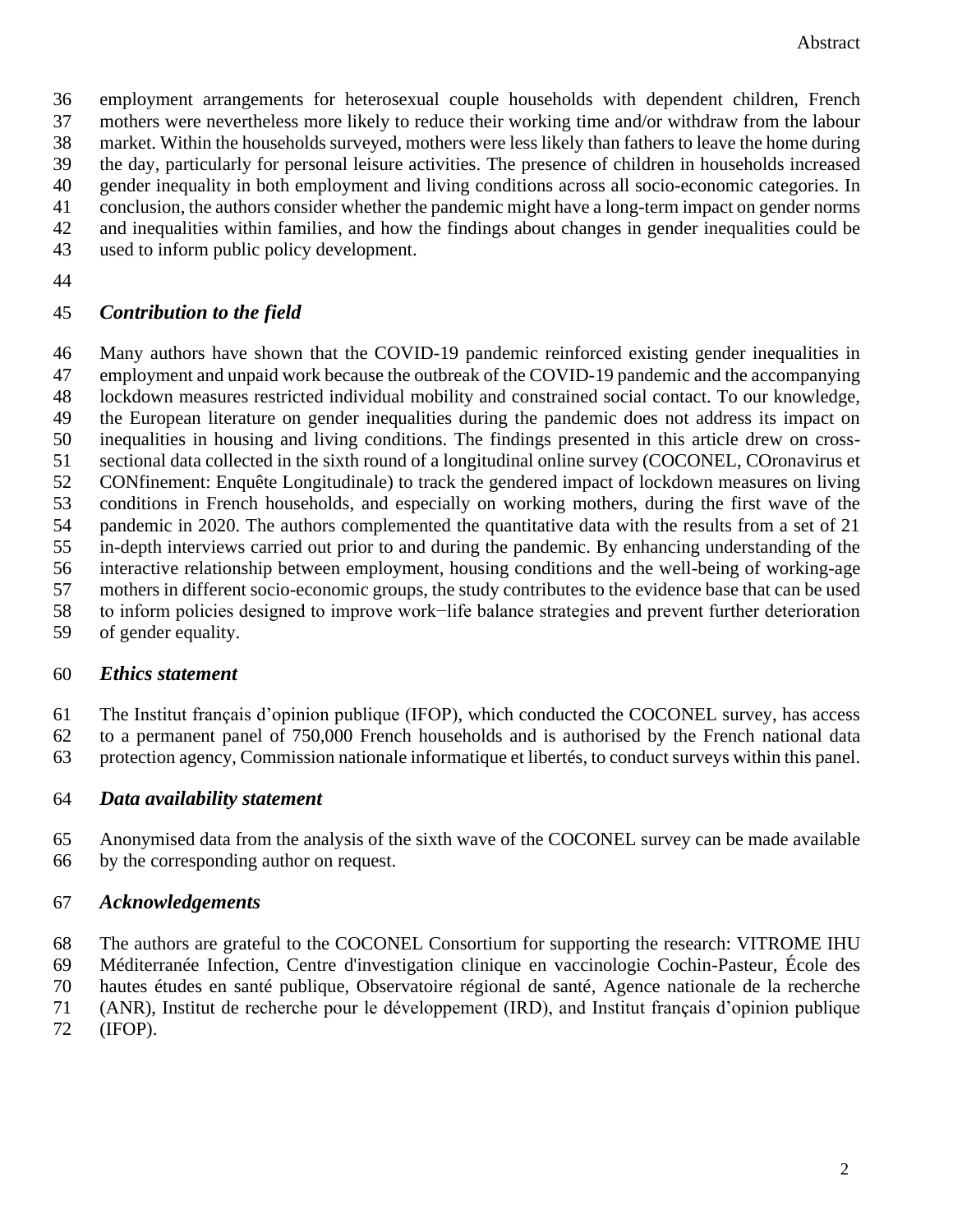# **Socio-economic Impacts of COVID-19 on Working Mothers in France**

### **Anne Lambert1\* , Violaine Girard <sup>2</sup> , Elie Guéraut <sup>3</sup>**

- 2 <sup>1</sup>Institut national d'études démographiques, France
- <sup>2</sup> Université de Rouen Normandie, France
- <sup>3</sup> Université de Clermont-Auvergne, France
- **\* Correspondence:**
- anne.lambert@ined.fr
- 

# **INTRODUCTION**

 The COVID-19 pandemic had a major impact across the world, not only on health, particularly for older people and those with underlying health conditions, but also on social life and labour markets, where it caused mass layoffs, job dislocation, and income loss. The effects of the crisis were highly uneven both between and within countries, depending on working arrangements and workers' characteristics (education, socio-occupational category, gender), as well as on the public policies implemented.

 France occupies an intermediate position in Europe regarding the socio-economic impacts of the COVID-19 crisis. It was one of the EU member states hardest hit during the first wave of the pandemic 17 and was characterised by the stringency of the measures implemented (OxCGRT, 2020). From 6 March 2020, childcare services, schools and universities were closed, even though special arrangements were organised for children with parents who were key workers. From 17 March to 11 May, national lockdown measures were applied, and a state of health emergency was established on 24 March. Enterprises closed except for essential services. The French economy contracted substantially in the second quarter of 2020: GDP fell by 13.8%, which was more than the eurozone average. In the first 23 half of the year, 715,000 jobs were lost, most of them in the last two weeks of March (Barhoumi et al., 2020). As in other European countries, the government implemented specific measures to support the economy and employees, and to avoid mass layoffs. From 24 March, compensation schemes were provided for employees forced to stay home and unable to telework, either because their enterprises had closed or because they had to care for children under the age of 16 (Legifrance, 2020). This article focuses on the impact that these lockdown measures had on working mothers and on their consequences for gender inequality in France.

### **Mechanisms Exacerbating Gender Disparities**

 Three types of mechanisms have been highlighted in studies to explain the rise in gender inequalities during the COVID-19 crisis and the diverse effects of the pandemic across and within countries. The first is linked to the form and intensity of labour market segregation. In Europe, women are over- represented in the public-facing service sectors (hospitality, tourism, retail, welfare) that were disproportionately affected by closures due to social distancing and lockdown measures, and in cases where they were less able to work from home (Blaskó et al., 2020; Fana et al., 2020). Moreover, women, especially those with lower levels of education, are over-represented in non-standard work, including temporary, part-time and agency employment, which are typically poorly paid and are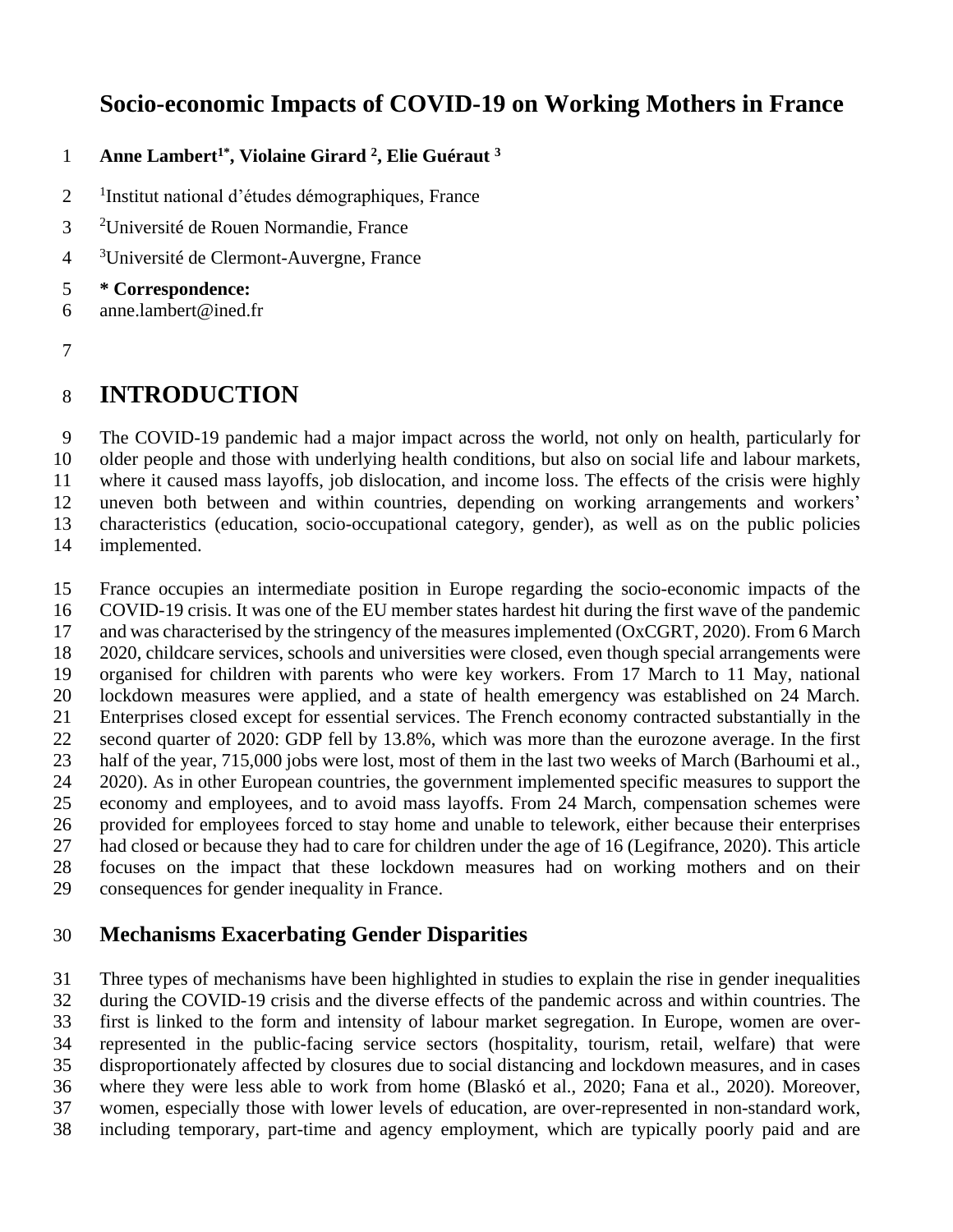sometimes exempt from direct social security cover. In the UK and to a lesser extent in Germany (two countries where real-time survey data on employment during COVID19 period are available), the proportion of women in these types of jobs is relatively high, and women were on average more likely to be adversely affected by the crisis. The smaller proportion of women in non-standard jobs in France compared to Germany and the UK suggests that poorly educated women in France might have been expected to be less adversely affected by the crisis than in these two countries . But some studies have suggested that they were more likely to be affected than more highly educated women (Adam-Prassl

et al., 2020; Weinkopf, 2015).

 The second mechanism refers to the social norms determining acceptable roles for women in society and the household. Although the dual-breadwinner family model has become dominant in Europe, the share of unpaid work within households remains largely unequal (Blaskó et al., 2020). In most dual- earners couples, women had long been the lower-earning spouse, largely because more women than men work part-time, and more women take parental leave (Morin, 2014). However, cross-country disparities are observed within Europe. The "full-time dual-earning" model was more widely adopted in France than in Germany or the UK, where the "one-and-a-half-earner" model long remained dominant with one parent, usually the father, working full-time and the other, often the mother, working part-time (OECD, 2017). In France, two-earners households accounted for 60% of all partnered households in the early decades of the twentieth century. Before the pandemic, 75% of women aged 25−49 with children under 15 were in employment, compared to 84% for those without children (Bentoudja and Razafindranovona, 2020). The relative prevalence of the dual-earner model in France compared to the UK and Germany suggests that the consequences of COVID-19 on gender inequalities might have been mitigated to a greater extent in France than in other Western European countries.

 Third, cross-country gendered disparities depend on the public policies implemented, such as school closures, and financial support for workers with children. Employees in Germany, which has a well- established short-time work scheme (Kurzarbeit), were, for example, much less likely to be affected by the crisis than in France or the UK, where furlough measure were widespread (Adams-Prassl et al., 2020). Short-time work compensation and the "family bonus" increased child benefit for vulnerable families in Germany (Cook and Grimshaw, 2020; Müller and Schulten, 2020). No significant difference was reported in job loss between women and men in Germany, although time-use data showed that women took on more childcare than men even when working from home (Adam-Prassl et al., 2020). In the UK, the Coronavirus Job Retention Scheme, introduced in March 2020, allowed firms to furlough workers for up to three months. The scheme replaced 80% of employees' wages up to a maximum of £2,500 per month. The German Kurzarbeit scheme prevented furloughed workers from undertaking any work for their employer, and childcare needs were not acknowledged in the provisions made.

 In France, women and men who were unable to work owing to workplace, school and childcare service closures, or other lockdown measures, could claim employment insurance or social security payments. 77 Short-time work compensation was high – at the rate of 84% of the previous net salary – and extended to non-standard employment. More than a third of those employed prior lockdown were on short-time to non-standard employment. More than a third of those employed prior lockdown were on short-time work during this period (Givord and Silhol, 2020). Moreover, an emergency flat-rate solidarity allowance was paid to low-income households by the Family Allowances Fund (Caisse d'Allocations Familiales). This allowance applied to 1.4 million households (about 5% of French households) and 5 million children. However, despite a generous support policy during the COVID-19 crisis, compensation for school and childcare closures was provided only to one parent, which may have generated trade-offs between parents within couples.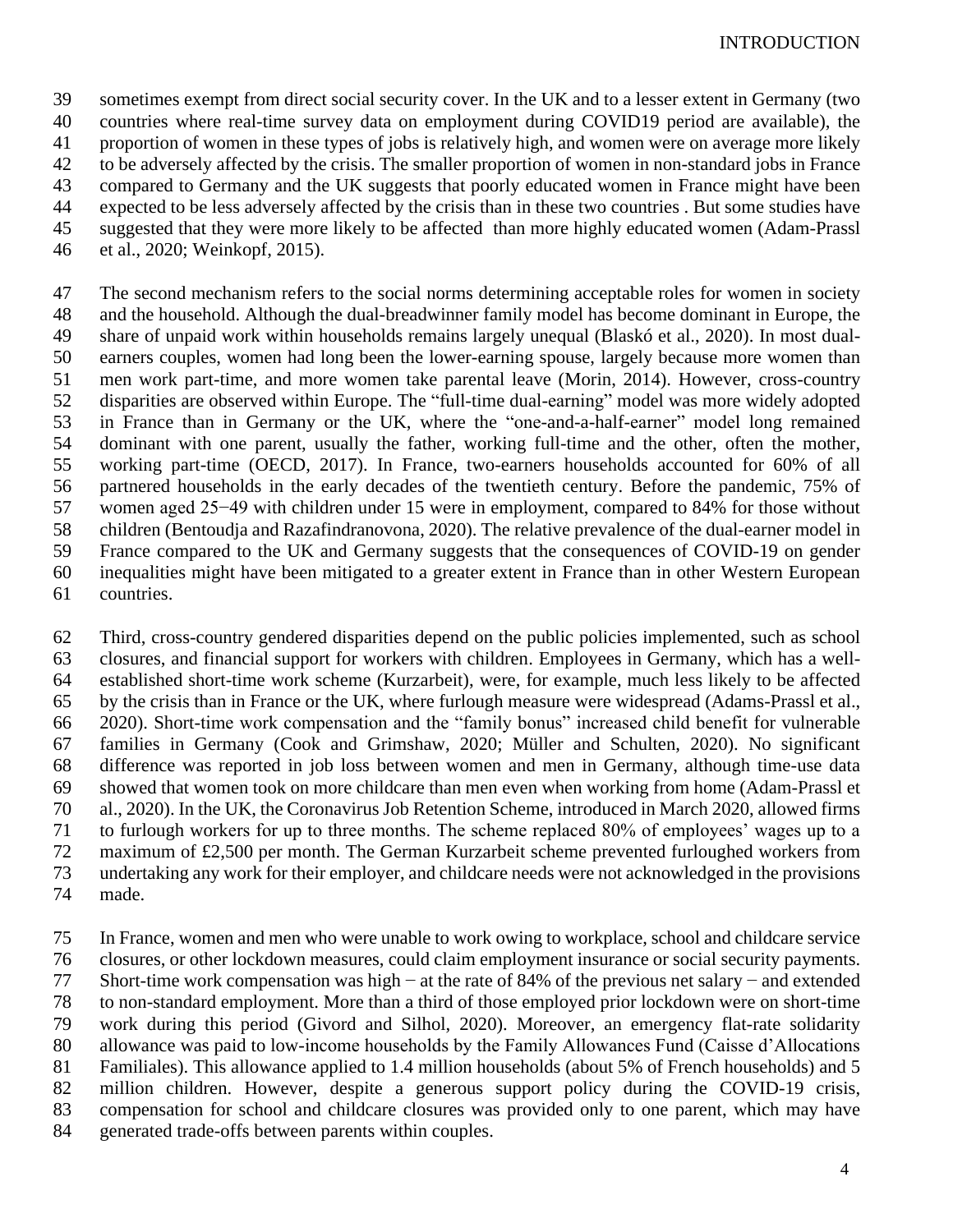### **Diversity in the Impacts of Lockdown on French Households**

 In spite of the socio-economic measures taken by the French government at national level to support employed workers, the impact of the pandemic on households varied according to age, socio-economic status (income, education and occupation) and gender (Lambert and Cayouette-Remblière, 2021). In France, one in three women in employment in March 2020 had stopped working in May 2020, compared to one in four men. Another French study, which does not provide information by occupation and education, revealed that women in employment were twice as likely as men to have stopped working to look after children during the first wave of the pandemic, and that they spent on average more time on domestic and parenting tasks than men (Albouy and Legleye, 2020). During lockdown, contacts with older people were banned as well as intergenerational family visits. Consequently, working parents could no longer rely on informal childcare by grandparents. Within couples, women took on a greater share of domestic tasks than their spouse, irrespective of their employment status during lockdown (Pailhé et al., 2020). An analysis of the disparities in material living conditions and well-being during lockdown in France showed that, on average, women suffered a greater loss in income (Lambert et al., 2020).

 The research reported in this article explores the impact of lockdown on working-age mothers in two- adults households with the aim of understanding the interactive effects of gender and parenthood. The study contributes to the literature on COVID-19 and gender inequalities in two ways. After explaining why the French case is of interest for an analysis of the interactive relationship between COVID-19 and the experience of working mothers during the pandemic, the research team sought new evidence demonstrating how the pandemic affected gender inequalities in heterosexual families in France. In contrast to much of the previous literature, the project team adopted a multidimensional approach in analysing developments in gender inequalities during the first wave of the COVID-19 crisis, taking account of paid and unpaid working and living arrangements, and social well-being.

 The first research question considers whether, despite substantial public aid in France aimed at preventing mass unemployment and the exit of salaried parents from the labour market, working-age women with children were more adversely affected by the crisis and lockdown measures than men in the same situation, regardless of social category. The second question concerns the negative impact of lockdown on the family and social lives of mothers, and consequently on their well-being. It leads onto an analysis of the relationship between housing conditions, private space and activities outside the home, and the sharing of educational and domestic tasks between parents.

# **MATERIALS AND METHODS**

 The study draws primarily on cross-sectional data collected in the sixth round of a longitudinal online survey (COCONEL, COronavirus et CONfinement: Enquête Longitudinale). This round of the survey was designed and conducted by the Institut national d'études démographiques (INED), focusing on housing and living conditions during the first wave of the pandemic. A sample of 2,003 adults living in metropolitan France were questioned online between 30 April and 3 May 2020, using a quota sampling method covering age, gender, education, occupation, and category of municipality. Data collected included socio-demographic characteristics, household composition, a detailed description of housing conditions, employment characteristics, and perceptions of well-being.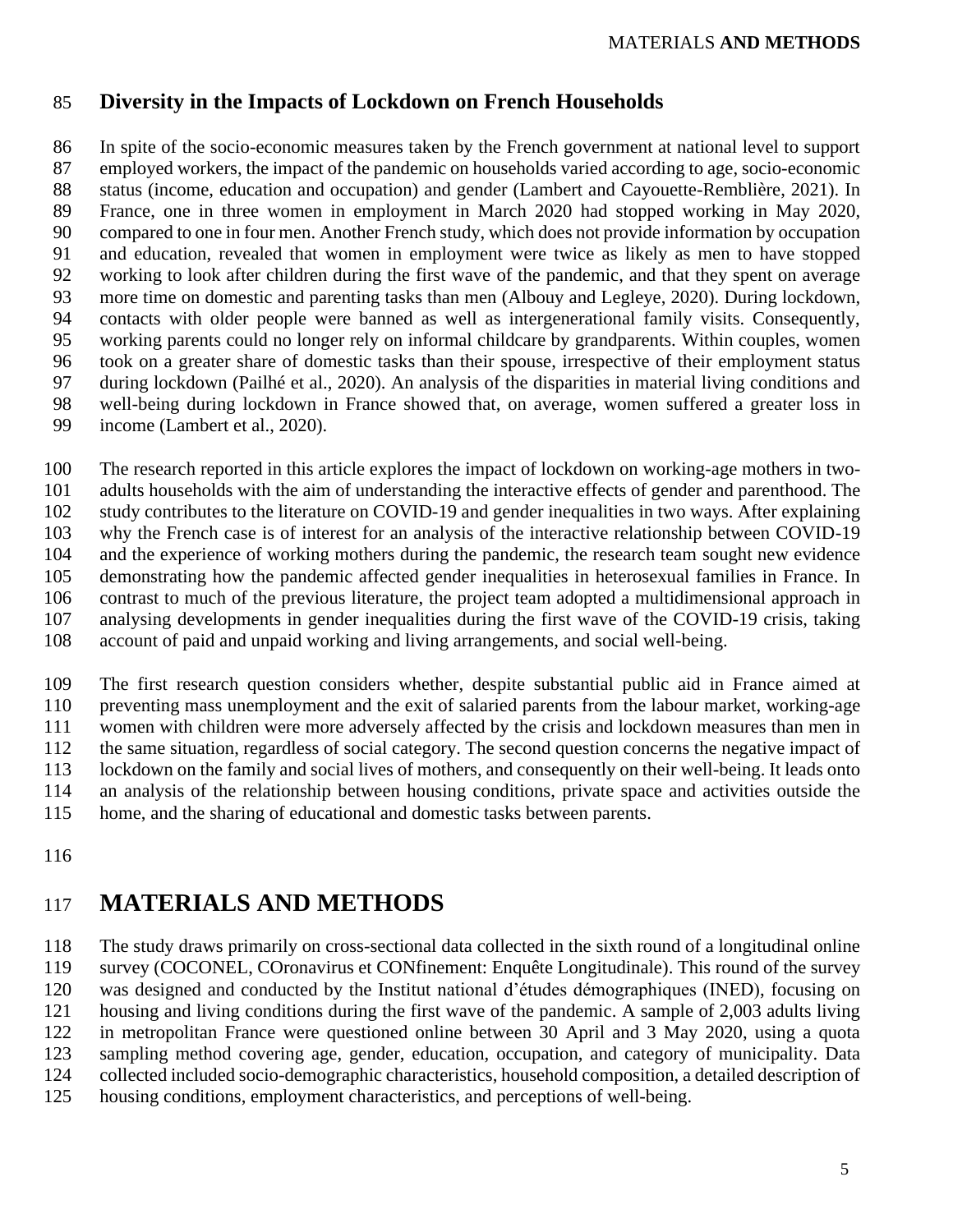The COCONEL survey has three advantages compared to other national surveys. It contains information about the situation pre- and post-lockdown, meaning that changes in individual situations can be compared over time. Its approach to living conditions during the crisis was not limited to employment and the division of household work, which were the particular focus in the international literature and several ad hoc surveys in France, such as EpiCOv (Bajos et al., 2020). COCONEL collected separate information about the socio-occupational category of each partner in the couples to capture the household's social status in terms of lower, middle and higher socio-economic groups.

 Supplementing the COCONEL survey, the article draws on in-depth interviews and qualitative longitudinal analyses of families in different types of housing arrangements and social class, enabling an analysis of the subjective experience of the crisis and the mechanisms leading to greater inequalities within couples. The interviews focused on the changes that occurred during the crisis in terms of housing, family, work, and day-to-day life. 21 in-depth interviews were carried out in April and May 2020 by the COCONEL study group by telephone or online owing to the physical distancing measures imposed at that time. They were all recorded and fully transcribed. It is important to note that the interviewees had already been followed and interviewed in person as part of earlier qualitative surveys, which meant that their "regular" living conditions were well known and documented.

This mixed methods approach enabled the authors to reconstitute the dynamics of inequalities in the

longer timespan of the life course. Furthermore, by focusing on the domestic sphere, they were able to

gain a better understanding of family dynamics and a firmer grasp of the trade-offs made by families

- in confronting the gendered experience of lockdown.
- 

### **FINDINGS**

 The analysis presented in this article shows that the deterioration in employment and working conditions during lockdown was more pronounced for mothers than for fathers, thereby confirming the observations made in some other countries. In addition, it shows that living conditions were more 151 difficult for mothers than for fathers during this period, in particular because they spent less time<br>152 outside the home during the day than did fathers. Working-age women with children also complained outside the home during the day than did fathers. Working-age women with children also complained more often than fathers about their housing conditions. Similarly, experiences of teleworking differed by gender, particularly in better-off households where housing conditions were more amenable to home working.

### **From Work Place to Living Conditions at Home**

The odds ratios from the COCONEL data analysis in Table 1 show that, among people in employment

 on 1 March 2020, women in couples with children were 1.456 times more likely than men to have stopped working by May 2020 when controlled for age, socio-economic category and residential area.

This result suggests that mothers left the workplace more often than fathers to manage the increase in

domestic and parenting tasks generated by the health crisis and lockdown measures, thereby further

increasing pre-existing inequalities within families (Champagne et al., 2015).

### INSERT TABLE 1 HERE

The additional household work was performed entirely within the home. Housing conditions and the

ways in which domestic space is shared appeared to be decisive in the assessment made by mothers

and fathers of the effects of lockdown on the well-being of family members. Overall, the women in the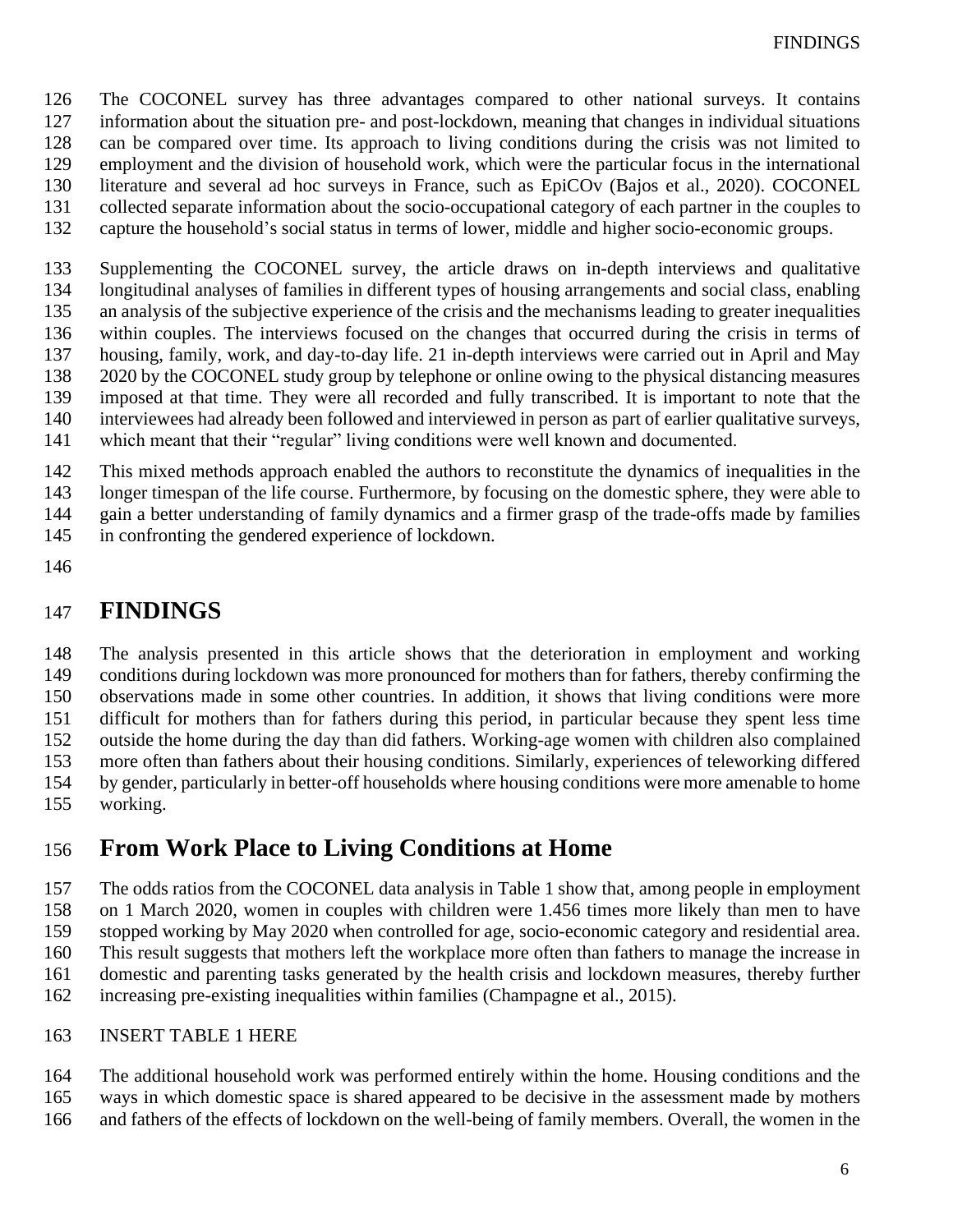sample population lived in smaller dwellings than the men, with an average of 45 square metres of living space compared to 51 square metres for men, factoring in the number of individuals in the household. This disadvantage was aggravated by the health crisis since more women than men were living with dependent children during lockdown: 36.7% of women lived with at least one dependent child during the period, compared to 29.4% of men. In addition, exposure time to poor housing conditions increased owing to restrictions on leaving the home.

 The COCONEL survey showed that women in couples with children had more negative perceptions of their housing conditions during lockdown than men in the same situation. Whereas 13% of all female respondents said their home lacked space, compared to 9% of men, the percentage rose to 18% for women in couples with children, compared to 12% of men in the same situation. Among women and men in couples without children, gender differences are almost non-existent. This differing perception of housing conditions can be attributed to the fact that more women than men stopped work or reduced their working hours during lockdown. They took on greater responsibility for daily household tasks and the material aspects of daily life − cleaning, washing up, laundry, preparation of meals − which meant that they were more sensitive to the lack of living space in everyday life.

### **Working from Home: Gendered Access to Personal Space**

 The home became not only a place for leisure pursuits and family life, but also a place for paid work activities. While telework was not a widespread practice in France before the pandemics, it spread considerably during the first lockdown, but in a very unequal way according to the type of work and the level of education (OECD, 2021). The analysis of the COCONEL survey data also shows that conditions for teleworking are highly gendered.

 COCONEL was one of few surveys in France to provide information about the conditions of teleworking at home during the pandemic. By May 2020, 29% of the population in employment before lockdown worked from home. This was the case for 86% of those in higher-level occupations. Telework was presented in the public debate as an advantage for well-qualified workers (Leclerc, 192 2020). But it was also a source of gender inequalities. As already noted, women stopped working more<br>193 often than men during the first lockdown, regardless of the reason for doing so. Where women often than men during the first lockdown, regardless of the reason for doing so. Where women continued to work, they did so from home as much as men. The COCONEL survey found that 39% of women working from home shared their workspace with other household members, compared to 24% of men. The gap widened when children were present, with 47% of teleworking mothers sharing their workspace compared to 20% of fathers. By contrast, 45% of fathers teleworked from a room specifically designated as their work space, compared to only 27% of mothers. This result would seem to reflect structural inequalities in employment and pay, especially in higher-level occupations (Georges-Kot, 2020).

 In the interviews with respondents in higher and intermediate level occupations, men were found to have appropriated certain rooms in the home, for example a bedroom or study for their work, and sometimes for their leisure. This situation was observed, as anticipated, both among hypergamous couples, where the women did not work or had stopped working, and among homogamous couples, where the women worked in an occupation of a level similar to that of their partner, which was more unusual, for example in the case of a couple who were both teachers. The interviews showed that the re-distribution of domestic space, whether for work or leisure, often occurred informally, without prior negotiations, thereby revealing the internalisation of male precedence in the use of space: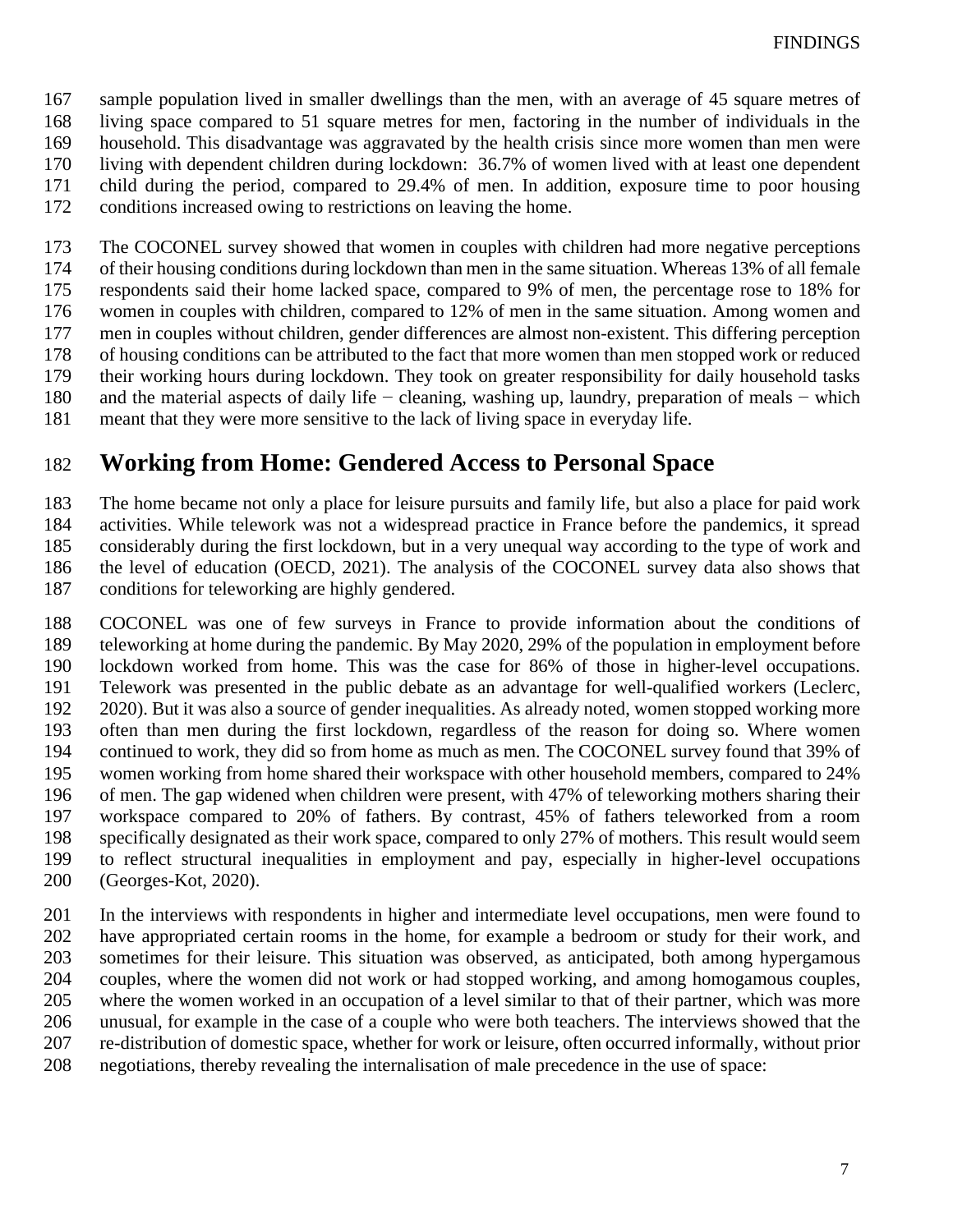- I had to prepare for my job interview, but I had the opportunity to do so because my husband was
- at work. So I was able to prepare in the living room, comfortably installed at my desk. (Stéphanie,
- 211 in a couple, one child)
- He comes to see us at lunchtime; he pretty much has lunch with us, 20 minutes. My husband is
- mainly in his room and in general doesn't come out. I see him at 1 pm and then towards 9 pm. (Agnès, in a couple, four children)
- He's started making sculptures, carving wood, so he spends almost all his time on the patio, morning to evening. Sometimes I tell him: "I need you here, cut that stuff out!" (Jeanne, in a couple, two children)
- Some women were able to throw off the shackles of conjugal pressure by choosing not to live with their partner during lockdown, appropriating the entire domestic space for themselves and some of their children. But this option was exceptional, a result both of real-estate ownership and a shared understanding of equality within couples. Overall, these indicators show that mothers have a specific relationship to the home environment, which can be qualified as "domestic imprisonment". Lockdown, therefore, had a profound impact on living conditions for mothers, with negative consequences for their
- well-being.

### **Well-being: Gendered Access to Personal Leisure Time and Activities**

 The COCONEL survey addressed the subjective experience of lockdown for the well-being of working-age mothers. Respondents were questioned about the difficulties they experienced in everyday life. A regression model confirmed that women in couples were more likely than men to experience difficult moments in the day, after controlling for the effects of family structure, social milieu, working arrangement, and housing conditions. Whereas women and men in couples without children said they experienced few difficulties, and differences in gender perceptions were smaller, 62.2% of mothers said they experienced a difficult period during the day, compared to 55.3% of fathers.

### INSERT TABLE 4 HERE

 The interviews showed that women felt more vulnerable for two main reasons. Firstly, because they were the principal caregivers for young children during the day, they felt overwhelmed by the situation. Secondly, during lockdown, female respondents who were teleworking or economically inactive found that their partners who continued working contributed little to housework and remote schooling. This was true for Agnès (in a couple, 4 children), who handled almost all the housework while her partner shut himself up in the bedroom to work. It was also the case for Jeanne (in a couple, 2 children), who finished her teaching work late at night after spending the day looking after her two young children. She explained: "We don't have the same daily lives". Her husband, also a teacher, reported not feeling fatigued at the time of the interview. The second reason for women on short-time work or unemployed with older children lies in their sense of domestic boredom. For example, Rosa (in a couple, 3 children), a checkout assistant, who was carrying outsome household tasks to pass the time, said: "I try something new every day. My children are older and can take care of themselves." The men interviewed reported fewer cases of personal difficulties, because they were less involved in the additional housework and parenting tasks during lockdown, while also being constrained by gender norms from expressing emotions that might undermine their virile image (Connell, 2015).

 Lockdown resulted in an increased feeling of social isolation, captured by the question in the COCONEL survey: "Do you currently (during lockdown) feel isolated in your neighbourhood or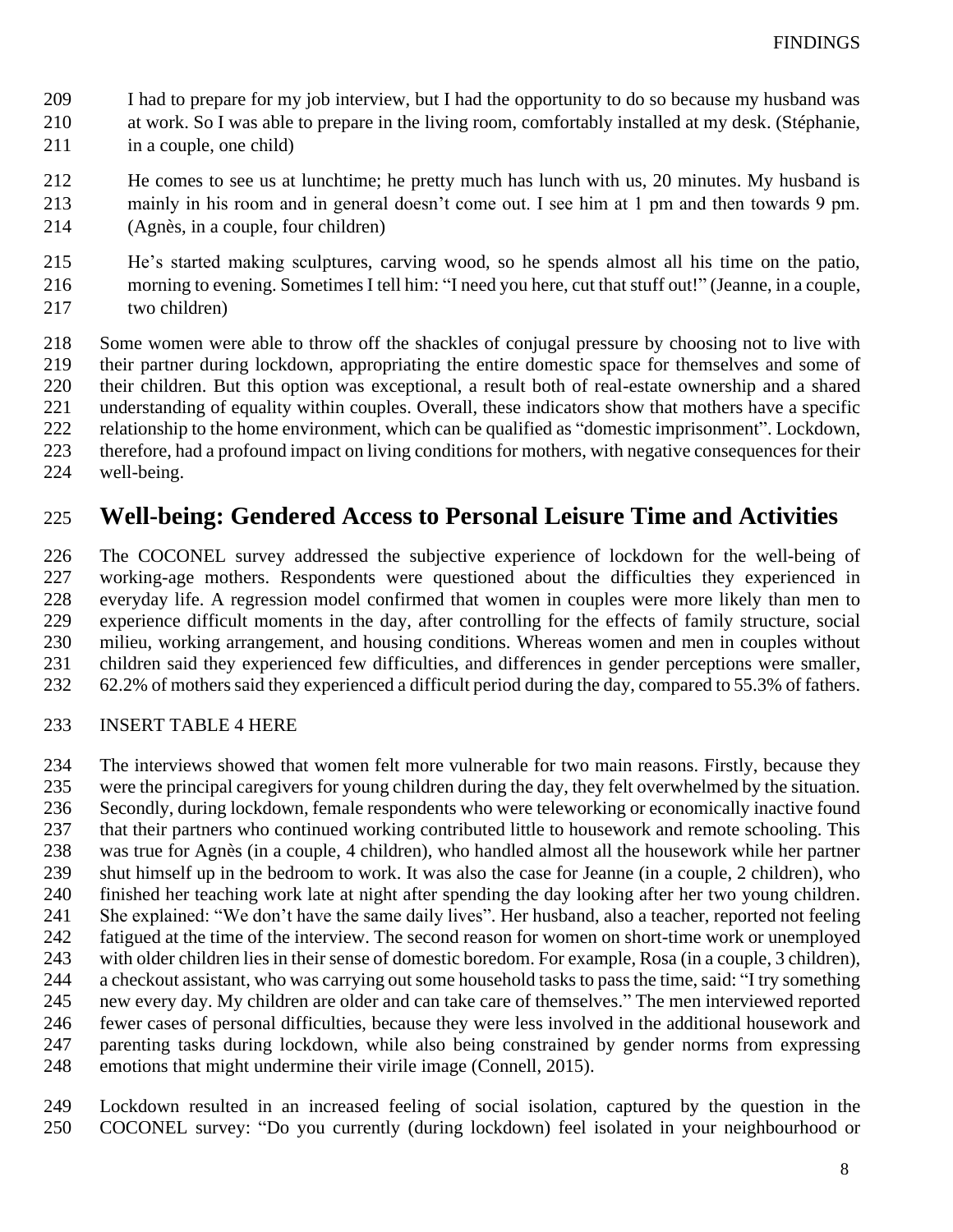home?" Table 5 presents the odds ratios for the new feeling of isolation taking into account the working

 arrangement, social milieu, housing conditions, the presence of children, and outings. On average, slightly more women than men felt isolated, but more fathers than mothers said they were experiencing

a new feeling of isolation: 28% of fathers compared to 21.5% of mothers.

#### INSERT TABLE 5 HERE

 Women were less likely than men to feel isolated during lockdown because they were living closer to family members and were able to provide mutual support. The COCONEL survey showed that 38% of 258 women in couples with children had a relative living within one kilometre from their home, the authorised geographical limit for outings, compared to 27% for men in couples with children. This authorised geographical limit for outings, compared to 27% for men in couples with children. This percentage was even higher for women with low socio-economic status: 48%, compared to 27% for women with high socio-economic status, confirming that the family played a key protective role among the lower socio-economic group.

 The qualitative study underscored the importance of women's residential preferences in the organisation of daily life among families in lower socio-economic categories. This was the case for Marie-Claire, an employee and remarried, whose house had been rebuilt in part by her father, and for Séverine, 55, a farmer in Burgundy, who had inherited the family farm. Women were also more involved in maintaining local relationships and sociability (Authier and Cayouette-Remblière, 2021). The fact that social life was restricted during lockdown to a local neighbourhood meant that women in

this situation were less affected by new feeling of isolation.

For men from all social class, lockdown caused a greater disruption in their lifestyle since the increased

amount of time spent with children did not compensate for the lack of sociability outside the family.

The combined findings from the survey and interviews confirmed that male sociability was more likely

 to be structured by professional life and work colleagues, whereas women more often maintained contacts with their relatives. Women were also more likely to receive friends and relatives in their

homes or meet at private or semi-private venues.

### **DISCUSSION AND CONCLUSIONS**

 One of the aims of the study was to explore whether the pandemic might have increased gender inequalities in France due to its impact on working arrangements and living conditions, including teleworking, access to personal space, leisure time and activities, and to family support networks. In seeking to achieve this aim, the researchers adopted two working hypotheses to frame their analysis. Firstly, they asked whether, despite substantial public support in France to avoid mass unemployment and the exit of working parents from the labour market, working-age women with children had been more adversely affected by lockdown measures than men in the same situation across socio-economic categories. Secondly, they, analysed the impact of lockdown on dimensions of social life other than employment, and asked how lockdown had affected the quality of life and well-being of working mothers.

 COCONEL is among the few sociological surveys to be conducted using a random sample of national population that simultaneously takes into account working arrangements, living conditions and well- being, and allows for an intersectional analysis of social inequalities by gender and socio-economic status. The results presented in this article are based on the sixth wave of the survey documenting employment, living conditions and well-being during the first wave of the pandemic and lockdown. The findings showed that working-age mothers were more likely than their male counterparts to stop working during lockdown. When controlled by age, socio-economic category and place of residence,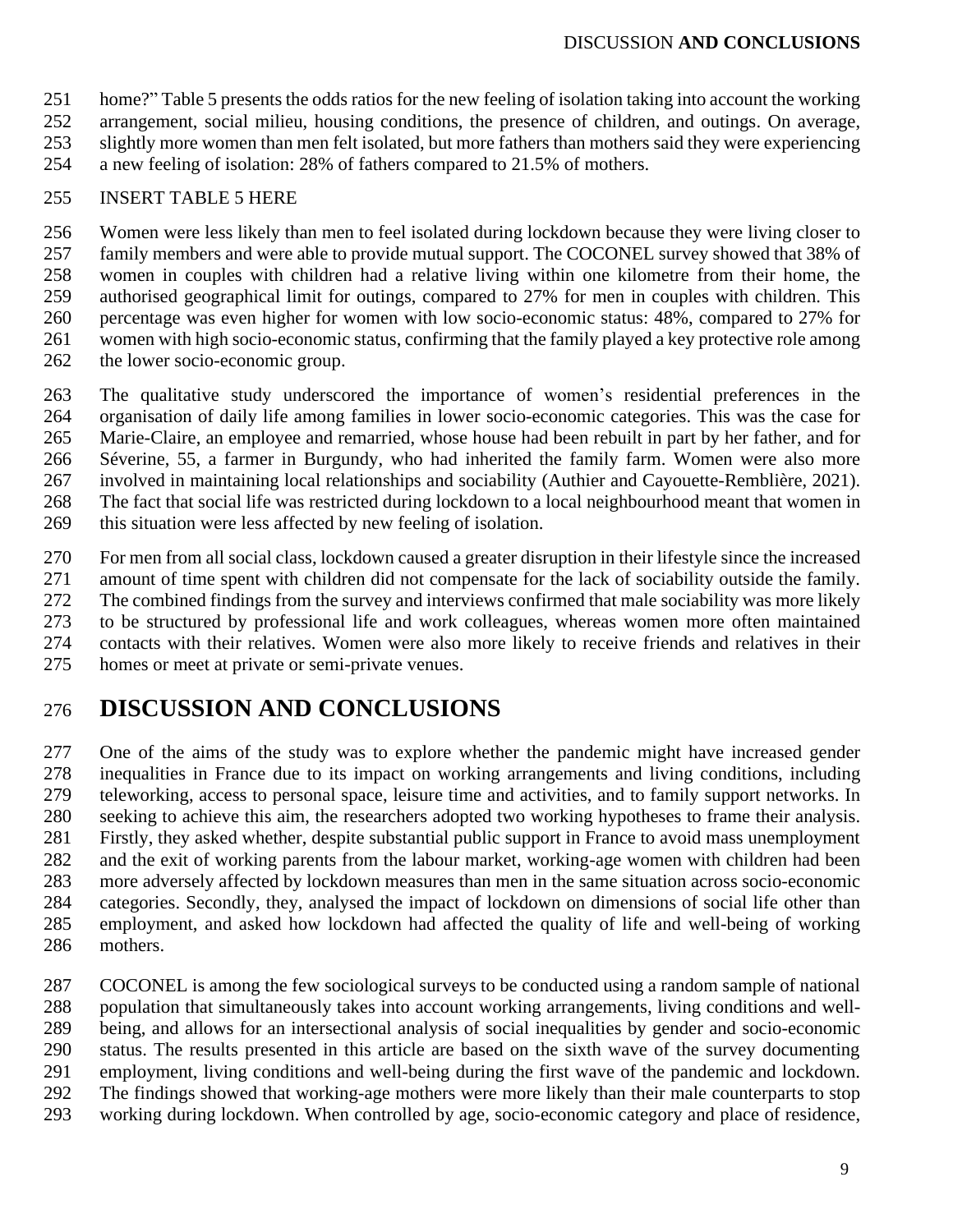#### DISCUSSION **AND CONCLUSIONS**

belonging to the lower socio-economic groups was found to be associated with a higher risk of stopping

- work during lockdown. Highly educated women were less affected by firm closures than women with
- a low level of education, since they were more often able to work from home. These results are in line
- with findings from other literature about the gendered impact of COVID-19 on the labour market (Adams-Prassl et al., 2020).

 Data on living conditions and social well-being were included in the analysis as potential factors exacerbating gender inequalities. The authors measured the gendered access to personal spaces for women and men working from home, gendered access to personal leisure time and activities, and the legitimacy of this differential access, and gendered and class-based access to family support networks during lockdown. The study found that men left the home more frequently during the day than women during lockdown, and that these differences increased when children were present. When controlled for employment, household composition, age and socio-economic status, men were found to be 1.6 times more likely to go out during the day than women. The same pattern was observed for well-being. Working age mothers more often than their male counterparts reported difficulties during the day, but they less frequently felt isolated. These findings suggest that mothers' difficulties during confinement were more likely to be related to the additional domestic and parental work at home and less to psychological distress, while fathers' new difficulties were related to the disruption of social contacts with family and colleagues.

- 312 The design of the COCONEL survey did not allow a textured analysis of all the variables of interest to<br>313 the researchers. Like all national population-based surveys, the data failed to capture the experience of the researchers. Like all national population-based surveys, the data failed to capture the experience of highly vulnerable groups such as lone mothers who were particularly affected by the pandemic. In addition, the analyses were based on cross-sectional data limited to the period April−May 2020 rather than longitudinal data. Nor did COCONEL enable comparisons to be made of the situation between men and women within couples. The authors used the findings from in-depth interviews carried out during the first lockdown to address some of these limitations and better understand the mechanisms that contribute to the deterioration of the situation of working-age mothers. They were able to use a panel of respondents who were already being followed prior to the pandemic to complement the quantitative analyses by providing biographical and longitudinal data.
- The respondents' narratives suggest two main mechanisms socio-economic and employment status 323 – that contributed to the deterioration of the situation of working-age mothers. Among the higher socio- economic groups, with their more spacious dwellings, women mainly kept their jobs and worked from home, generating a dual domestic−occupational workload that eroded their well-being, given that the customary outsourcing of domestic work was no longer possible. They tended to feel overwhelmed by the lack of time for themselves or their leisure activities. However, they did not reproach their spouses for appropriating the domestic space and for their limited contribution to domestic work. It seemed that the crisis delegitimised any expression of female protest.
- In the lower socio-economic groups, where housing conditions are less amenable to homeworking, more women stopped working or were put on reduced hours. Despite the loss of income, the impact on the deterioration of individual and family well-being appeared to be mitigated by their closer family networks and their lesser reliance on paid housework and childcare services before the pandemic. Women with a lower level of education complained less about additional domestic and parenting tasks and more about being bored at home after being required to stop working for several weeks. They were eager to return to work for the benefits of socialisation and social identity that it conveyed.
- The findings from the study shed new light on the dynamics of gender inequality and its underlying mechanisms during the COVID-19 pandemic. While most of the available economic literature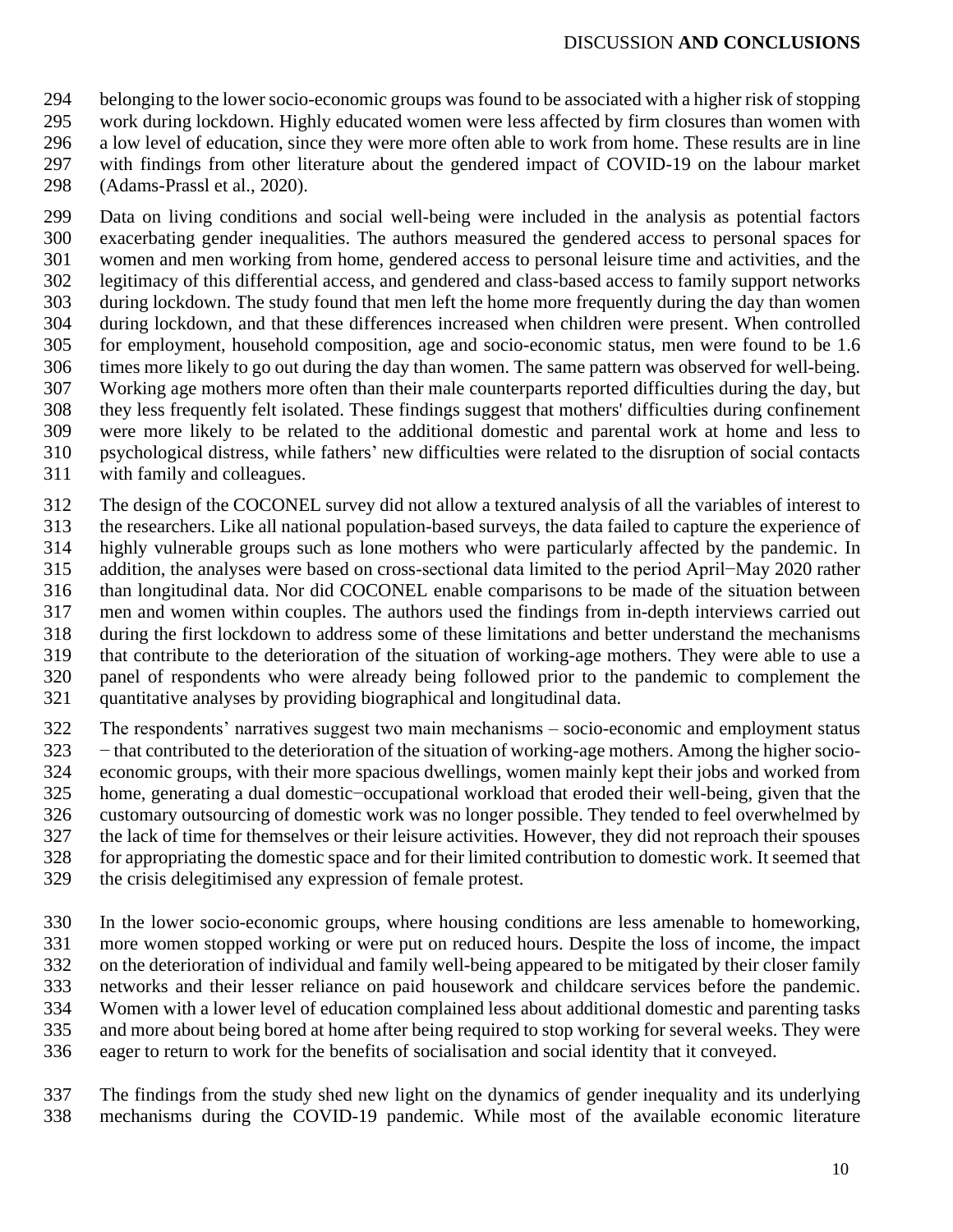- emphasises the role of sex segregation on the labour market and public policies, this study highlights
- the importance of gender norms and their impact on the appropriation of space and family resources
- by men in the private sphere (Bessière & Gollac, 2020). It also reveals the role of access to personal
- 342 support networks during lockdown, which was found to vary across socio-economic groups and gender, and served to mitigate the impact on individual well-being.
- gender, and served to mitigate the impact on individual well-being.

 By calling into question the gender inequalities that occurred in the private sphere, and not only employment outcomes, these findings about changes in gender inequalities during the early stages of the pandemic have broader policy implications beyond the current pandemic. They suggest the importance of reconsidering and value of the major role of women in creating and maintaining close ties with the family and in the neighbourhood, and more broadly their role in providing emotional support to the family during the health crisis. It also suggests the need for enterprises to strengthen professional equality policies that fully recognise parenting time and the support for dependants. They touch on how society supports women's autonomy and well-being in the longer term, through childcare facilities and work−life balance policies, and are, therefore, important in informing future public policy development.

- 
- 

### **REFERENCES**

- 357 Adams-Prassl, A., Bonevab, T., Golina, M. and Rauh, C. (2020) Inequality in the Impact of the<br>358 Coronavirus Shock: Evidence from Real Time Survey. Journal of Public Economics 189. doi:
- Coronavirus Shock: Evidence from Real Time Survey. *Journal of Public Economics* 189. doi:
- 10.1016/j.jpubeco.2020.104245.
- Albouy, V. and Legleye, S. (2020). Conditions de vie pendant le confinement: des écarts selon le

niveau de vie et la catégorie socioprofessionnelle [Living Conditions during Lockdown: Differences

according to Standard of Living and Socio-professional Category]. *Insee Focus* 197 1-6.

- [http://www.epsilon.insee.fr:80/jspui/handle/1/130545](http://www.epsilon.insee.fr/jspui/handle/1/130545)
- Authier, J.-Y. and Cayouette-Remblière, J. (2021). Neighbourliness in France: An Enduring and
- Selective Practice. *Population & Societies* 5(5) 1-4. [https://www.cairn-int.info/journal-population-](https://www.cairn-int.info/journal-population-and-societies-2021-5-page-1.htm)
- [and-societies-2021-5-page-1.htm](https://www.cairn-int.info/journal-population-and-societies-2021-5-page-1.htm)
- Bajos, N., Warszawski, J., Pailhé, J., Counil, E., Jusot, F., Spire, A., … Lydié, N. (2020). Les
- inégalités sociales au temps du COVID-19 [Social Inequalities at the time of COVID-19]. IReSP,
- *Questions de Santé Publique* 40. [https://www.iresp.net/wp-](https://www.iresp.net/wp-content/uploads/2020/10/IReSP_QSP40.web_.pdf)
- [content/uploads/2020/10/IReSP\\_QSP40.web\\_.pdf](https://www.iresp.net/wp-content/uploads/2020/10/IReSP_QSP40.web_.pdf)
- Barhoumi, M., Jonchery, A., Lombardo, P., Le Minez, S., Mainaud, T., Raynaud, E., … Pollak, C.
- (2020). Les inégalités sociales à l'épreuve de la crise sanitaire: un bilan du premier confinement.
- [Social Inequalities in the face of the Health Crisis: Evidence from the first Lockdown]. *Insee*
- *Références*. [https://www.insee.fr/fr/statistiques/4797670.](https://www.insee.fr/fr/statistiques/4797670)
- Bentoudja, L. and Razafindranovona, T. (2020). Etre parent: des cadres aux ouvrières, plus de
- conséquences sur l'emploi des femmes [Parenthood: from Managers to Manual Workers, more
- Consequences for Women's Employment]. *Insee Première*. 1795.
- [https://www.insee.fr/fr/statistiques/4465360.](https://www.insee.fr/fr/statistiques/4465360)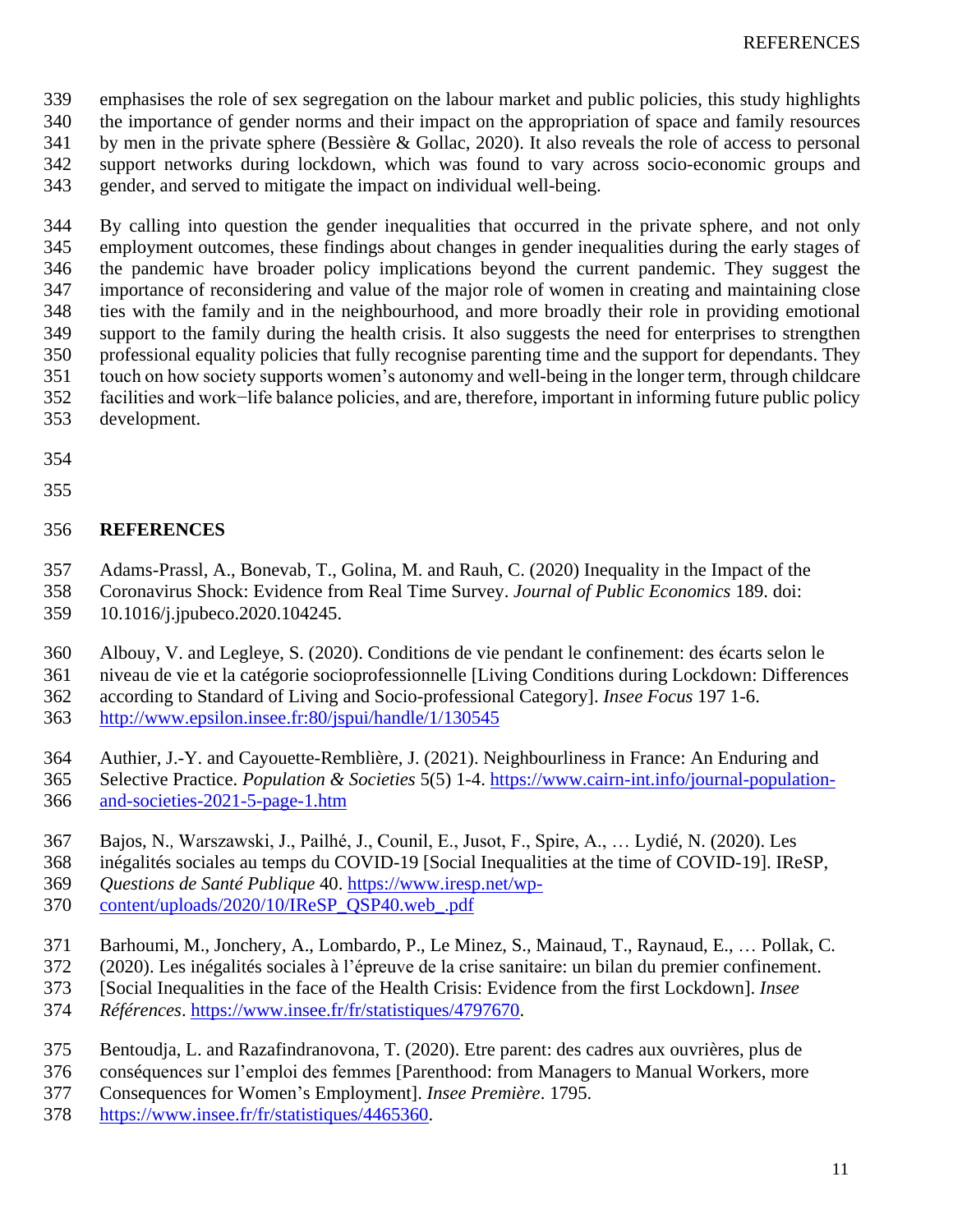- Blasko, Z., Papadimitriou, E. and Manca, A.R. (2020). *How will the COVID-19 Crisis Affect Existing*
- *Gender Divides in Europe*, EUR 30181 EN, Luxembourg: Publications Office of the European
- Union. doi:10.2760/37511
- Champagne, C., Pailhé, A., and Solaz, A. (2015). Le temps domestique et parental des hommes et
- des femmes: quels facteurs d'évolutions en vingt-cinq ans? [Men's and Women's Domestic and
- Parental Time: What have changed over 25 years?]. *Économie et Statistique* 478 209-242. [https://www.persee.fr/doc/estat\\_0336-1454\\_2015\\_num\\_478\\_1\\_10563](https://www.persee.fr/doc/estat_0336-1454_2015_num_478_1_10563)
- 
- Connell, R. and Messerschmidt, J. (2015). Faut-il repenser le concept de masculinité hégémonique? [Should we rethink the Concept of Hegemonic Masculinity]. *Terrains & Travaux* 2,151−192.
- <https://www.cairn.info/revue-terrains-et-travaux-2015-2-page-151.htm>
- Cook, R. and Grimshaw, D. (2020) A Gendered Lens on COVID-19: Employment and Social Policies in Europe. *European Societies* 23. doi:10.1080/14616696.2020.1822538
- Fana, M., Tolan, S., Torrejón, S., Urzi Brancati, C. and Fernández-Macías, E. (2020). *The COVID*
- *Confinement Measures and EU Labour Markets*, EUR 30190 EN. Luxembourg: Publications Office of the European Union. doi:10.2760/079230.
- Georges-Kot, S. (2020). Écarts de rémunération femmes-hommes: surtout l'effet du temps de travail
- et de l'emploi occupé [Gender Pay Gap: Mainly the Effect of Working Time and the Job Held]. *Insee*
- *Première* 1803 1-4. <https://www.insee.fr/fr/statistiques/4514861>
- Givord, P. and Silhol, J. (2020). Confinement: des conséquences économiques inégales selon les
- ménages [Lockdown: Unequal Economic Consequences for Households]. *Insee Première* 1822 1−4. <https://www.insee.fr/fr/statistiques/4801313>
- Bessiere, C. and Gollac, S. (2020). *Le genre du capital. Comment la famille reproduit les inégalités [The Gender of Capital. How the Family reproduces Inequalities]*. Paris, La Découverte.
- Lambert, A. and Cayouette-Remblière, J. (Eds) (2021) *L'explosion des inégalités. Classes, genre et*
- *générations face à la crise sanitaire* [*The Explosion of Inequalities. Class, Gender and Generations*
- *facing the Health Crisis*]. La Tour d'Aigues: Editions de l'Aube.
- Lambert, A., Cayouette-Remblière, J., Guéraut, É., Le Roux, G., Bonvalet, C., Girard, V. and
- Langlois, L. (2020). How the COVID-19 Epidemic changed Working Conditions in France. *Population & Societies* 579 1−4.
- Leclerc, A. (2020). Privilège pour les uns, exclusions pour les autres: le travail à distance crée une nouvelle scission entre travailleurs [Privilege for Some, Exclusion for Others: Telework Creates a
- new Divide between Workers]. *Le Monde* 28 December.
- [https://www.lemonde.fr/economie/article/2020/12/28/privilege-pour-les-uns-exclusion-pour-les-](https://www.lemonde.fr/economie/article/2020/12/28/privilege-pour-les-uns-exclusion-pour-les-autres-le-travail-a-distance-cree-une-nouvelle-scission-entre-travailleurs_6064653_3234.htm)
- [autres-le-travail-a-distance-cree-une-nouvelle-scission-entre-travailleurs\\_6064653\\_3234.htm](https://www.lemonde.fr/economie/article/2020/12/28/privilege-pour-les-uns-exclusion-pour-les-autres-le-travail-a-distance-cree-une-nouvelle-scission-entre-travailleurs_6064653_3234.htm)
- [Accessed January16, 2021].
- Legifrance (2020). Décret n° 2020-293 du 23 mars 2020 prescrivant les mesures générales
- nécessaires pour faire face à l'épidémie de covid-19 dans le cadre de l'état d'urgence sanitaire
- [Decree No. 2020-293 of 23 March 2020 prescribing general measures necessary to deal with the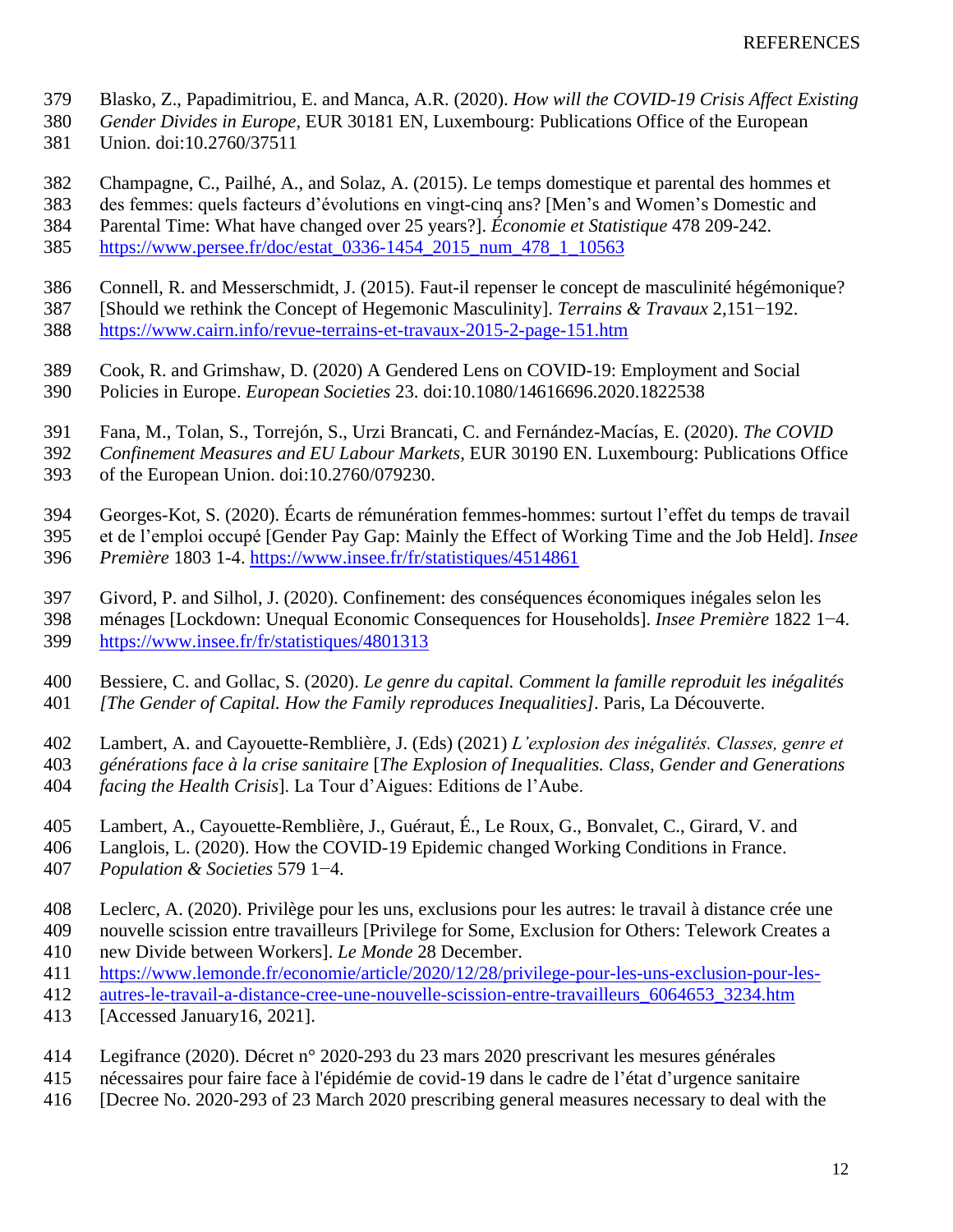- Covid-19 epidemic in the context of the state of health emergency].
- <https://www.legifrance.gouv.fr/jorf/id/JORFTEXT000041746694>
- Morin, T. (2014). Écarts de revenus au sein des couples: trois femmes sur quatre gagnent moins que
- leur conjoint [Income Gaps within Couples: Three out of four Women Earn less than their Partner]. *Insee Première* 1492 1−4. <https://www.insee.fr/fr/statistiques/1281400>
- Müller, T. and Schulten, T. (2020). *Ensuring Fair Short-Time Work: A European Overview*,
- Brussels: European Trade Union Institute.
- OECD (2017). How do Partners in Couple Families Share Paid Work? OECD Gender Data Portal.
- <https://www.oecd.org/gender/data/how-do-partners-in-couple-families-share-paid-work.htm>
- [Accessed May 4, 2021].
- OECD (2021). Employment Outlook 2021. Navigating the Covid-19 Crisis and Recovery.
- [https://www.oecd-ilibrary.org/employment/oecd-employment-outlook-2021\\_5a700c4b-en](https://www.oecd-ilibrary.org/employment/oecd-employment-outlook-2021_5a700c4b-en) [accessed
- October 19, 2021]/
- Oxford Blavatnik School of Government (2020). Covid-19 Government Response Tracker:
- Relationship between Number of Covid-19 Cases and Government Response (OxCGRT).
- <https://covidtracker.bsg.ox.ac.uk/stringency-scatter> [Accessed April 2, 2021].
- Pailhé, A., Raynaud and E. Solaz, A. (2020). Même quand elles travaillaient à l'extérieur, les femmes
- ont consacré plus de temps que les hommes aux tâches domestiques et à s'occuper des enfants [Even
- when Working Outside the Home, Women Spent More Time than Men on Domestic Tasks and
- Childcare]. *Insee Références* <https://www.insee.fr/fr/statistiques/4797670> .
- Weinkopf, C. (2015). Women's Employment in Crisis: Robust in Crisis but Vulnerable in Quality.
- *Revue de l'OFCE* 133(2) 189–214.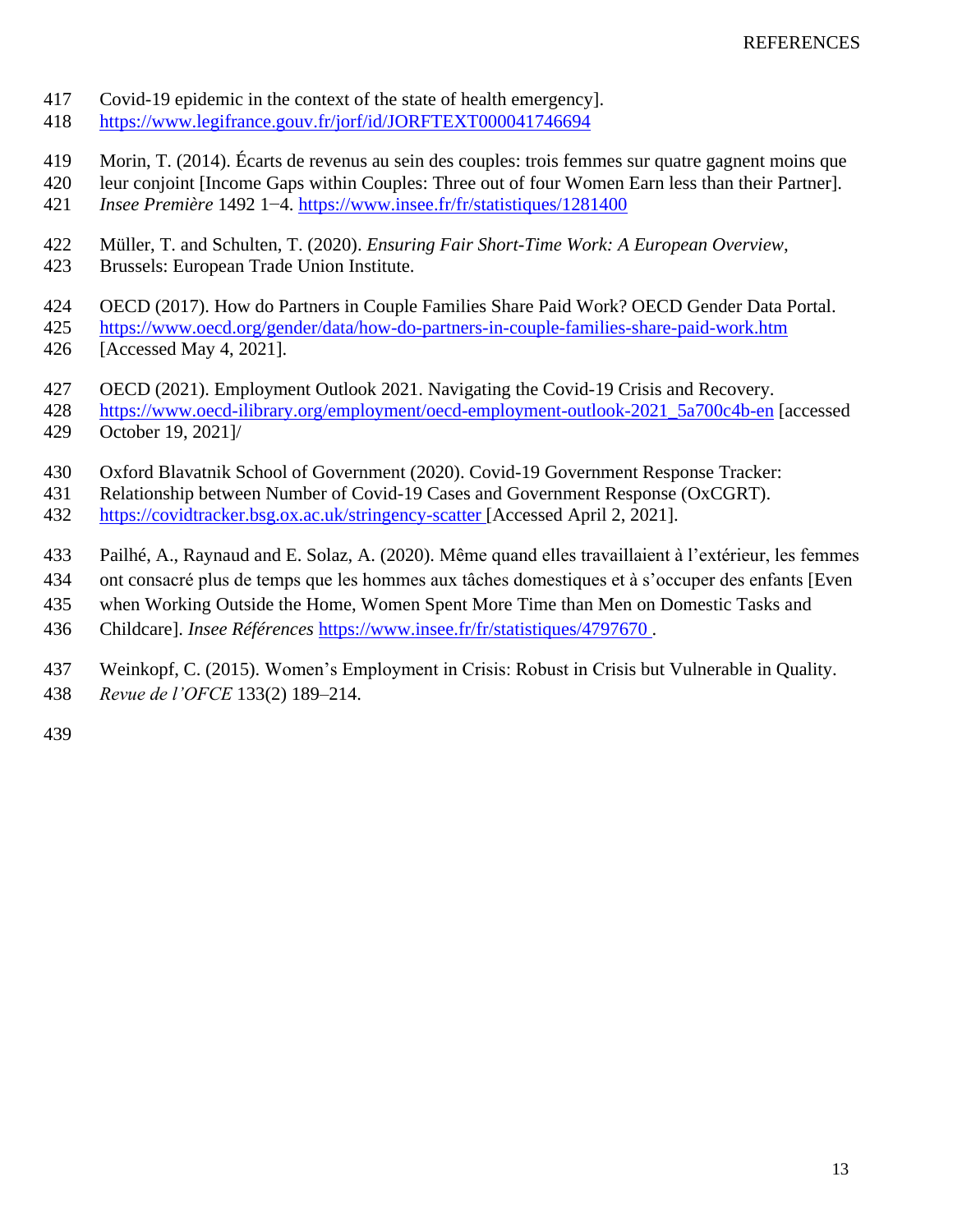### 440 **Table 1.** Logit: work stoppage

#### 441

| <b>Variables</b>                             | <b>Odds</b> ratios |
|----------------------------------------------|--------------------|
| Men without children vs. men with children   | $0.723**$          |
| Women without children vs. men with children | 1.131              |
| Women with children vs. men with children    | $1.456**$          |
| Middle vs. higher socio-economic groups      | 1.688              |
| Lower vs. higher socio-economic groups       | $3.074***$         |
| 18-25 vs. 25-49                              | $4.850***$         |
| 50-64 vs. 25-49                              | $1.236**$          |
| Small and medium-sized towns vs. rural areas | 1.122              |
| Cities vs. rural areas                       | 1.147              |

$$
442
$$

442  $p < .05; **p < .01; **p < .001$ 

443 Note: Economically active in employment at 1 March 2020, in a couple, aged under 65 (n=1077) 444 Source: COCONEL survey, April/May 2021.

445

# 446<br>447

### **Table 2.** Outings according to sex and family composition (as a %)

448

|                                    | No outings | <b>One outing</b> | <b>Two outings</b> |
|------------------------------------|------------|-------------------|--------------------|
|                                    |            |                   | or more            |
| Men in a couple without children   | 42.2       | 40.2              | 17.6               |
| Men in a couple with children      | 36.7       | 36.6              | 26.7               |
| All men in a couple                | 40.1       | 38.8              | 21.1               |
|                                    |            |                   |                    |
| Women in a couple without children | 54.3       | 35.0              | 10.6               |
| Women in a couple with children    | 53.5       | 27.4              | 19.1               |
| All women in a couple              | 53.9       | 31.3              | 14.8               |
|                                    |            |                   |                    |
| Couples without children           | 47.6       | 37.9              | 14.5               |
| Couples with children              | 46.1       | 31.5              | 22.5               |
|                                    |            |                   |                    |

449 Coverage: Individuals in a couple (n=1233)<br>450 Source: COCONEL survey, April/May 2021

Source: COCONEL survey, April/May 2021.

451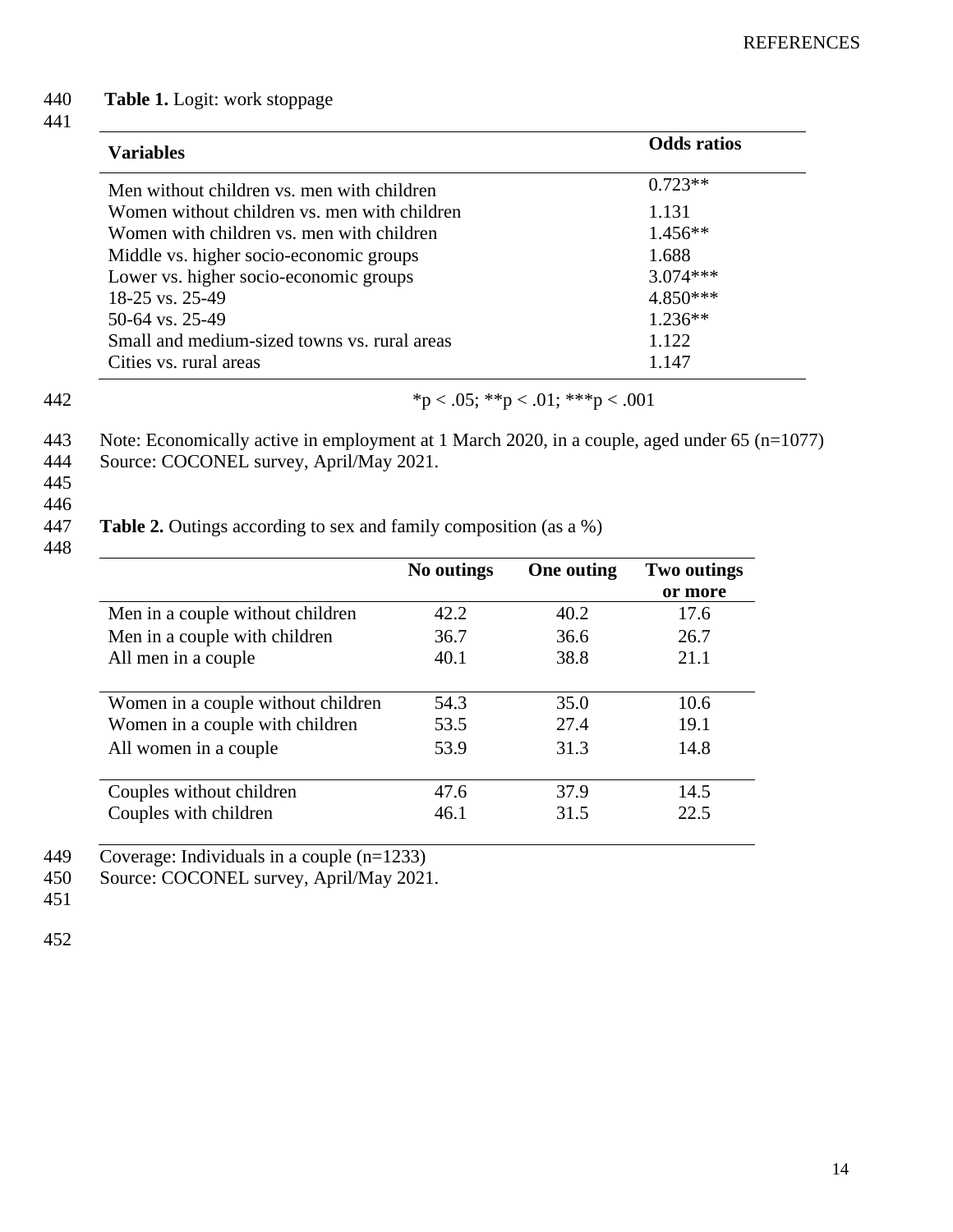### 453 **Table 3.** Logit: leaving the home in the day (all reasons)

#### 454

| Variables                                    | <b>Odds</b> ratios<br>(model 1) | <b>Odds</b> ratios<br>(model 2) |
|----------------------------------------------|---------------------------------|---------------------------------|
| Men vs. women                                | $1.597***$                      | $1.557***$                      |
| Single-parent families vs. single people     | 1.244                           | 1.352                           |
| Couples without children vs. single people   | 1.139                           | 1.105                           |
| Couples with children vs. single people      | 0.961                           | 1.048                           |
| Middle vs. higher socio-economic groups      | 0.925                           | 0.938                           |
| Lower vs. higher socio-economic groups       | $1.160*$                        | $1.215**$                       |
| Overpopulation vs. no overpopulation         | 1.027                           | 1.081                           |
| Work continuity vs. economically inactive    | $3.772***$                      | 4.405***                        |
| Telework vs. economically inactive           | 1.683                           | 1.973                           |
| Work stoppage vs. economically inactive      | $1.238***$                      | $1.412***$                      |
| 25-49 vs. 18-25                              |                                 | 0.940                           |
| 50-64 vs. 18-25                              |                                 | 1.057                           |
| Over 65 vs. 18-25                            |                                 | $1.374***$                      |
| Small and medium-sized towns vs. rural areas |                                 | 1.316                           |
| Cities vs. rural areas                       |                                 | 1.267                           |
| *p < .05; **p < .01; ***p < .001             |                                 |                                 |
| Coverage: all households $(n=1967)$          |                                 |                                 |
| Source: COCONEL survey, April/May 2021       |                                 |                                 |
|                                              |                                 |                                 |
|                                              |                                 |                                 |
|                                              |                                 |                                 |
|                                              |                                 |                                 |

461<br>462

456<br>457

458 459 460

Table 4. Logit: experiencing a difficult period during the day

463

| Variables                                           | <b>Odds</b> ratios               |
|-----------------------------------------------------|----------------------------------|
| Women vs. men                                       | $1.181*$                         |
| Single people vs. couples without children          | $1.581**$                        |
| Single-parent families vs. couples without children | 1.049                            |
| Couples with children vs. couples without children  | $1.646***$                       |
| Middle vs. higher socio-economic groups             | 1.223                            |
| Lower vs. higher socio-economic groups              | 1.157                            |
| Overpopulation vs. no overpopulation                | $1.600***$                       |
| Telework vs. work continuity                        | 1.707                            |
| Work stoppage vs. work continuity                   | $1.976***$                       |
| Economically inactive vs. work continuity           | 1.419                            |
|                                                     | *p < .05; **p < .01; ***p < .001 |
| Coverage: all $(n=1966)$                            |                                  |
| Source: COCONEL survey, April/May 2021.             |                                  |

ey, April/May